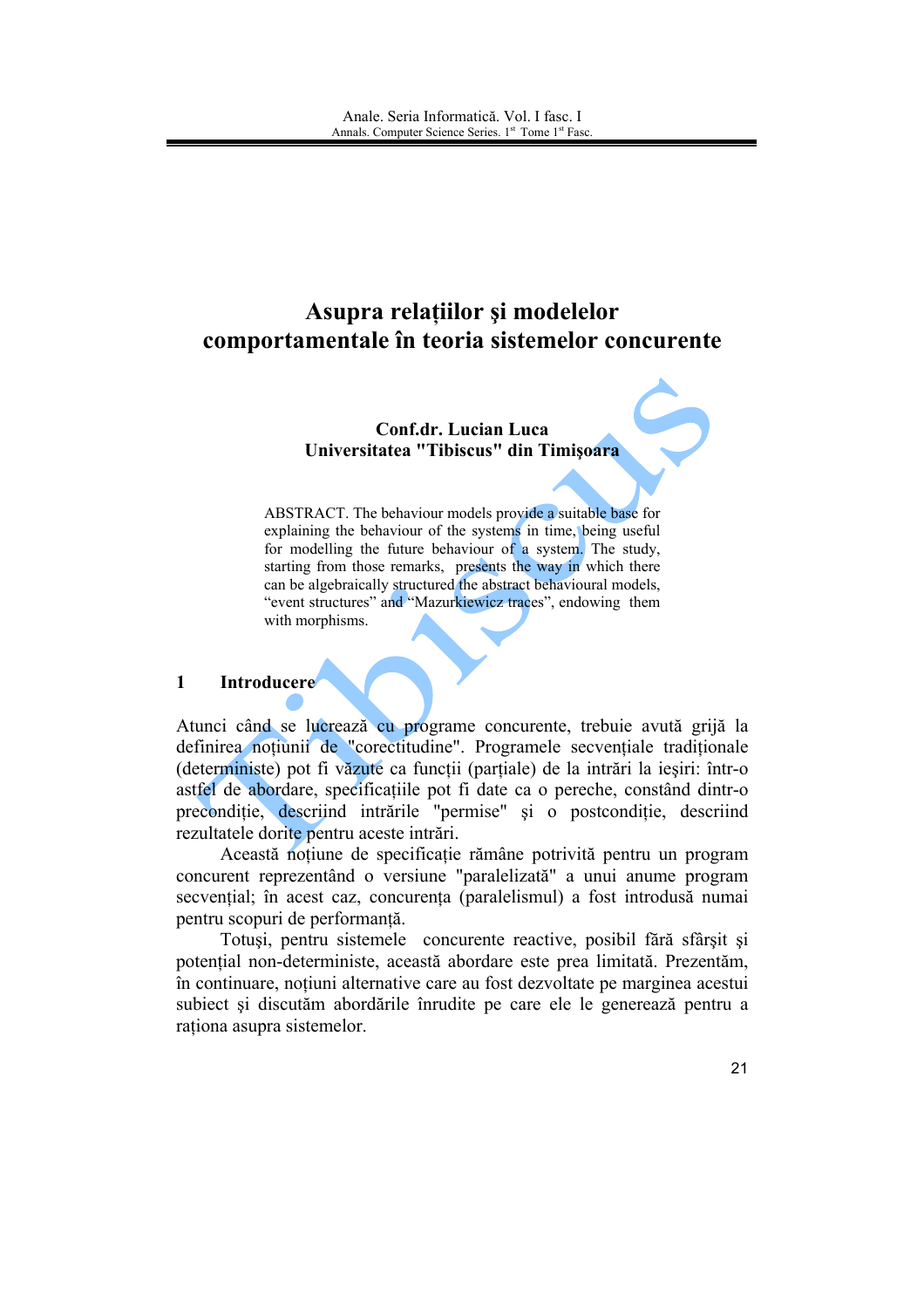Pentru specificarea sistemelor concurente am identificat în literatură două scoli care folosesc mecanisme diferite.

Una se bazează pe folosirea formulelor logice în codificarea proprietăților care interesează; cealaltă folosește sisteme de "ordin-înalt" ca specificatii pentru cele de nivel jos.

#### $1.1$ Logici pentru concurentă

Cerințele pe care proiectanții doresc să le impună sistemelor reactive se pot împărți în două categorii:

*proprietăți de siguranță*, care spun că "ceva rău nu se va întîmpla niciodată".

> Un sistem care satisface o astfel de proprietate trebuie să nu se angajeze în activitatea proscrisă.

*proprietăți de trăire*, care spun că "ceva bun, eventual, se va întâmpla".

> Pentru a satisface o astfel de proprietate, un sistem trebuie să se angajeze într-o anumită activitate dorită.

Chiar informală, această clasificare s-a dovedit extrem de utilă și formalizarea ei a fost o motivație principală pentru o mare parte din munca de cercetare efectuată în specificarea și verificarea sistemelor concurente. O parte din muncă a avut ca scop caracterizarea semantică a acestor proprietăți **[AS85].** 

O altă parte a dezvoltat logici care permit o formulare precisă a celor două proprietăți de mai sus.

Cele mai studiate sunt logicile temporale, introduse prima dată în stiința calculatoarelor de către Pnuelli, care susțin și permit formularea proprietăților comportamentului unui sistem în timp. Vom prezenta câteva din cercetările legate de logicile temporale. Dihotomiile pe care le-am amintit legat de modelarea concurenței sunt prezente și în dezvoltarea logicilor concurente și ele au dat naștere la două școli principale de logică temporală.

- Logici cu timp liniar, care permit formularea de proprietăți despre secventele de executie pe care le arată un sistem.
- Logici cu timp ramificat, care permit utilizatorilor să scrie formule care include sensibilitate la alegerile disponibile unui sistem în timpul executiei lui.

În literatură au fost propuse numeroase variante atât pentru logica cu timp liniar, cât și pentru logica cu ramificare a timpului, după cum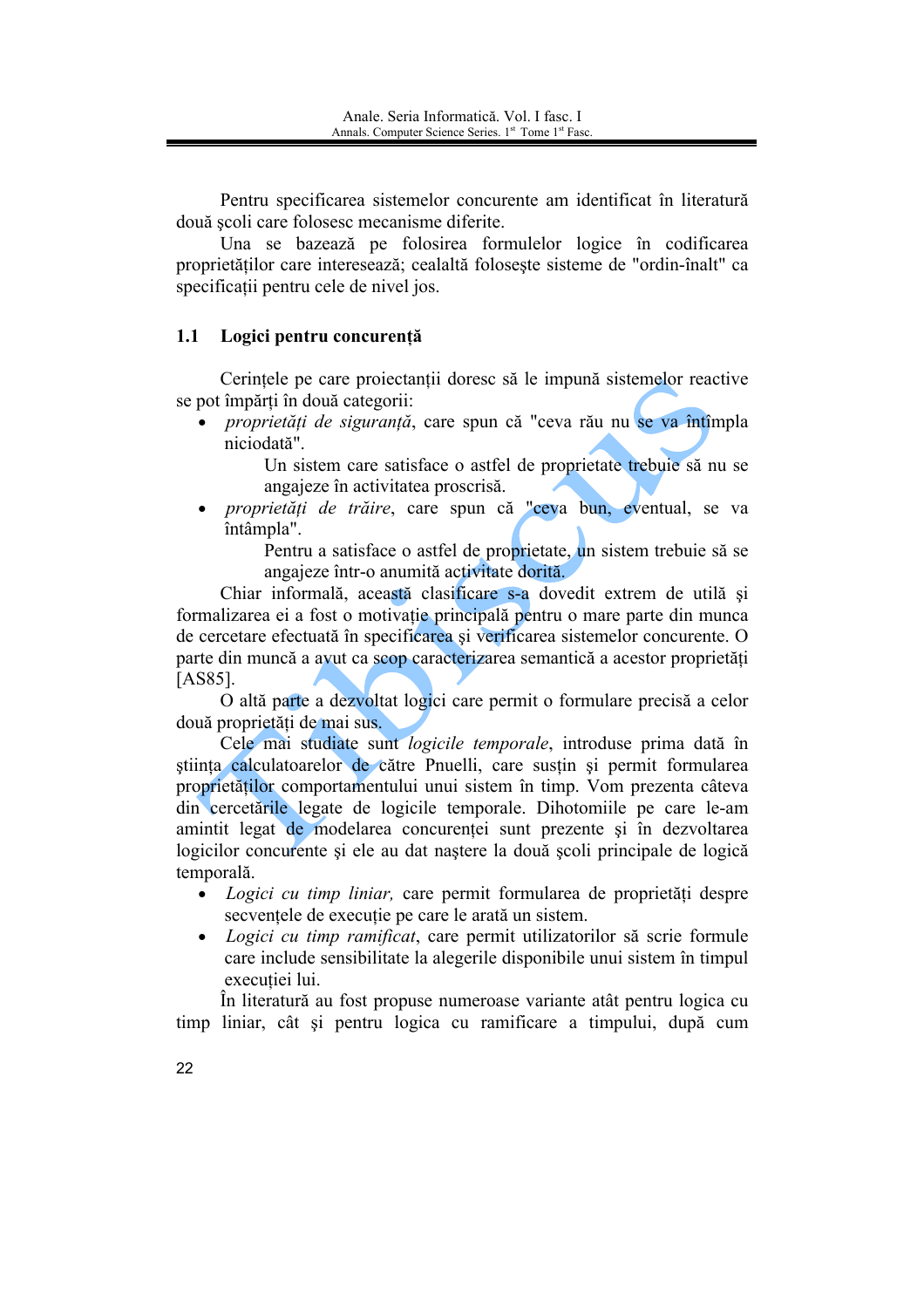cercetătorii au investigat diferiti operatori care să usureze formularea proprietăților în diferitele contexte și setări [MP91]. Expresivitatea acestor formalisme a fost, de asemenea, comparată [EH86] și, într-un anume fel, a fost dezvoltată o logică temporală canonică expresivă. u-calculul modal **[Koz83]** 

Celelalte două dihotomii - intensional vs. extensional si întrepătrundere vs. adevărată concurentă - au rămas relativ neexplorate. Logicile temporale traditionale au adoptat, în general, o vedere extensională a comportamentului sistemului și un model cu întrepătrundere pentru concurentă, cu toate că lucrări relativ recente au explorat logici pentru adevărata concurentă [Thi94].

În final, au fost dezvoltate și alte logici pentru a rationa asupra sistemelor concurente, cum ar fi diferite logici dinamice si logici pentru cunoștințe. Primele permit includerea programelor în formule [Pel87], iar celelalte permit utilizatorilor să exprime întelegerea pe care agenti individuali o au asupra stărilor altor agenți la un punct din timp dat [HM90],  $[HZ92]$ .

#### Relatii comportamentale  $1.2$

O altă abordare des folosită pentru specificarea sistemelor concurente implică folosirea echivalențelor comportamentale și a preordinilor pentru a lega specificatiile de implementări. Ea a fost introdusă de Milner [Mil80] și a fost exploatată extensiv de către cercetătorii din domeniul algebrelor de proces [BW90], [Hoa85], [Mil89]. Specificatiile și implementările se dau în aceeasi notatie; primele descriu comportamentul de nivel înalt dorit, iar ultimele oferă detalii de nivel jos indicând cum se obține acest comportament.

În metodologiile bazate pe echivalentă trebuie să se dea o cantitate corectă de implementare pentru a stabili că ea se comportă "la fel ca" specificatia sa.

În metodologiile bazate pe preordine se arată că implementarea oferă "cel putin" comportamentul dictat de către specificatie.

Pentru a sustine această abordare, au fost propuse mai multe echivalențe și preordini, în funcție de ce aspecte ale comportamentului sistemului interesează. Relatiile se pot clasifica pe baza gradului în care ele abstractizează mai departe, plecând de la :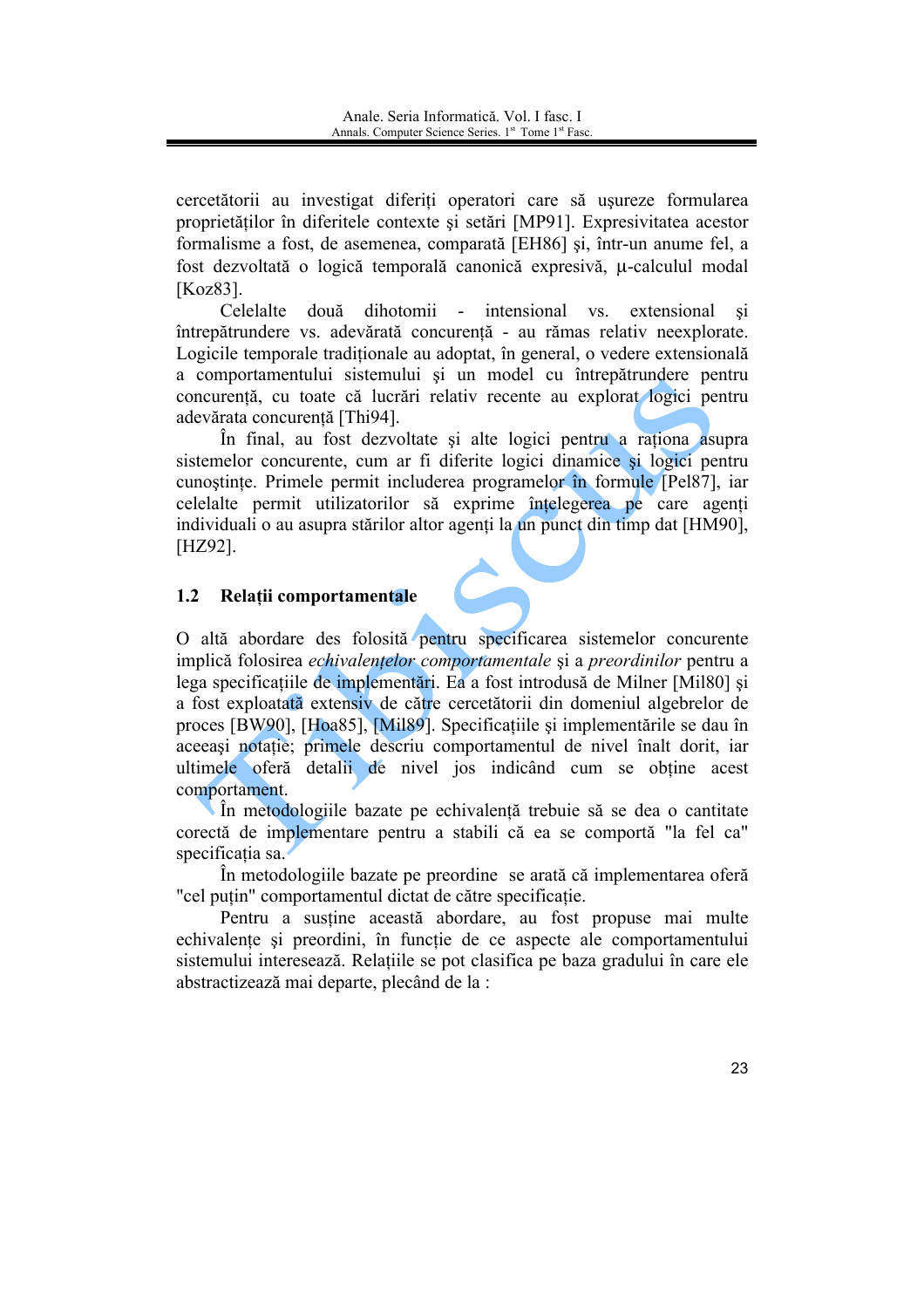- detaliile interne ale descrierilor sistemului (vis-a-vis de dihotomia intensional/extensional)
- · mărimea sensibilității pe care ele o afișează la alegerile sistemului făcute în timpul executiei lor (vis-a-vis de dihotomia timp liniar/timp) cu ramificatii)
- · atitudinea adoptată fată de întrepătrundere/adevărata concurentă.

De exemplu, echivalența bisimulare [Mil80] este o echivalență cu timp ramificat, bazată pe întrepătrundere și intensională, pe când echivalenta observatională [Mil80] este o echivalență cu timp ramificat, bazată pe întrepătrundere și extensională.

Alte exemple notabile ar fi relațiile eșecuri/testări (timp liniar, întrepătrundere, extensionale) [BHR84], [DNH84] și echivalența pomset (timp liniar, adevărată concurență, extensională) [Pra86]. Un studiu detaliat asupra relatiilor dintre diferite echivalente se găsește în [Gla90].

Aceste relații se pot folosi, de asemenea, pentru a umple golul dintre modelele intensionale si extensionale ale concurentei, asa cum le-am descris mai sus. Adică, pentru a defini o relatie peste modelele intensionale, trebuie, la început, selectată o informație extensională sau "observabilă", o informatie pe care procesele o pot arăta, și apoi această informatie să fie folosită ca și bază pentru modelele înrudite.

Principala distincție dintre cele două abordări pentru specificații constă în cantitatea de informatii pe care trebuie să o specifice utilizatorii.

Abordările bazate pe logică cer puține specificații, fiindcă este permis a se identifica doar și o singură proprietate pe care ar trebui să o aibe sistemul

Abordările bazate pe sistem cer specificatii cât mai complete despre comportamentul observabil cerut, chiar dacă, în general, preordinile permit mai putine specificatii decât echivalentele.

Pe de altă parte, relațiile comportamentale oferă sprijin pentru rafinările bazate pe pași, la fel ca și abordări compozitionale pentru a analiza comportamentul sistemului, ceea ce, în general, logica temporală nu oferă, deoarece notațiile pentru specificații și pentru sistem diferă.

În literatură au fost explorate și conexiunile dintre cele două abordări. în particular, o logică temporală induce o echivalentă pe sisteme în felul următor: două sisteme sunt echivalente dacă și numai dacă ele satisfac aceleasi formule.

Folosind acest cadru, s-au stabilit relatii și echivalente între diferite logici cu timp liniar și cu timp cu ramificații [HM85], [BCG88].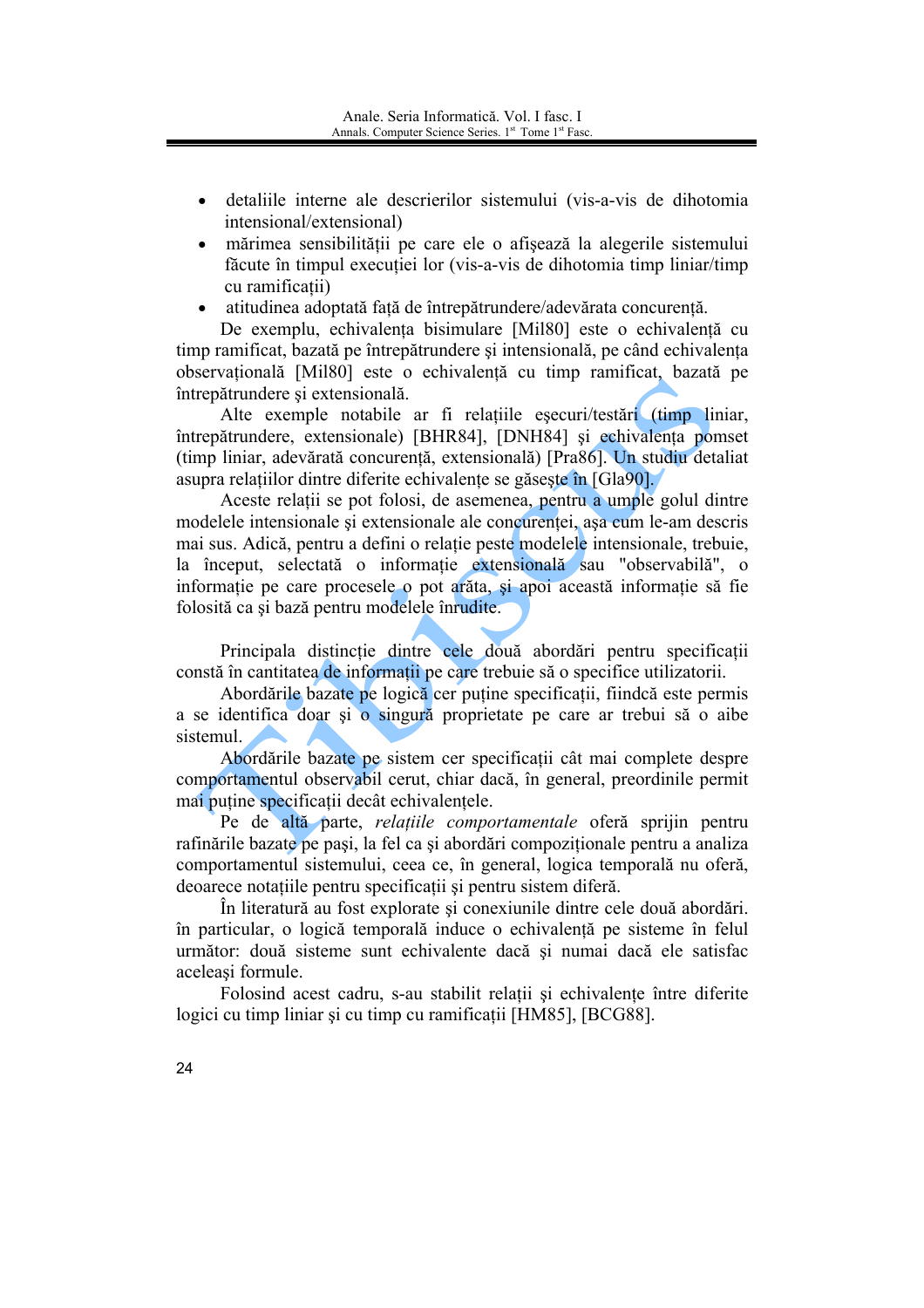#### $\overline{2}$ Modele comportamentale

#### $2.1$ Structuri de evenimente

Structurile de evenimente descriu un sistem concurent prin apariția unor anume evenimente, cum ar fi a avut loc o anumită acțiune, starea mașinii s-a schimbat, etc. Aceasta se face printr-o ordine parțială,  $\leq$ , pe mulțimea evenimentelor. Atunci când două evenimente nu sunt legate prin  $\leq$ , ele sunt candidate pentru a se executa în paralel, deoarece nici un eveniment nu trebuie să îl preceadă pe celălalt. Pentru a putea modela excluderile mutuale dintre evenimente, avem nevoie și de o relație de conflict între evenimente,  $\bowtie$ , definită astfel:

 $e_0 \bowtie e_1 \Leftrightarrow e_0$  și  $e_1$  nu pot să aibe loc în același moment.

Evenimentele  $e_0$  și  $e_1$  sunt adevărat concurente,  $\odot$ , când nici unul nu este înaintea celuilalt și ele nu sunt nici în conflict.

 $(e_0 \odot e_1) \Leftrightarrow \neg((e_0 \leq e_1) \vee (e_1 \leq e_0) \vee (e_0 \bowtie e_1))$ 

Definitia 1 1. O structură primară de evenimente este o structură  $(E \leq \bowtie)$  unde E este o multime de evenimente partial ordonată de  $\leq$ , numită relația de dependență cauzală și  $\bowtie \subseteq E \times E$  este o relație simetrică și ireflexivă, numită relația de conflict, satisfăcând:

•  $\{e^1/e^1 \leq e\}$  este finită (axioma "cauzelor finite").

 $e \otimes e^1$  si  $e^1 \leq e^2$  implică  $e \bowtie e^2$  (conflictul este ereditar).

2. O structură de evenimente etichetate  $(E, \leq, \bowtie, l, L)$  este compusă dintr-o structură de evenimente  $(E, \leq, \bowtie)$ , o mulțime de etichete L și o funcție de etichetare  $l: E \rightarrow L$ .

Definitia 2 *Fie*  $S_1 = (E_1, \leq_1, \bowtie_1)$  și  $S_2 = (E_2, \leq_2, \bowtie_2)$  două structuri de evenimente. Un **morfism de structuri de evenimente** de la  $S_1$  la  $S_2$  este o funcție  $f: E_1 \rightarrow E_2$  astfel încât:

•  ${e' / e' \leq_2 f(e)} \subseteq f({e'' / e'' \leq_1 e})$  $f(e^{0}) \bowtie f(e^{1})$  or  $f(e^{0}) = f(e^{1})$  implică  $e^{0} \bowtie e^{1}$  sau  $e^{0} = e^{1}$ .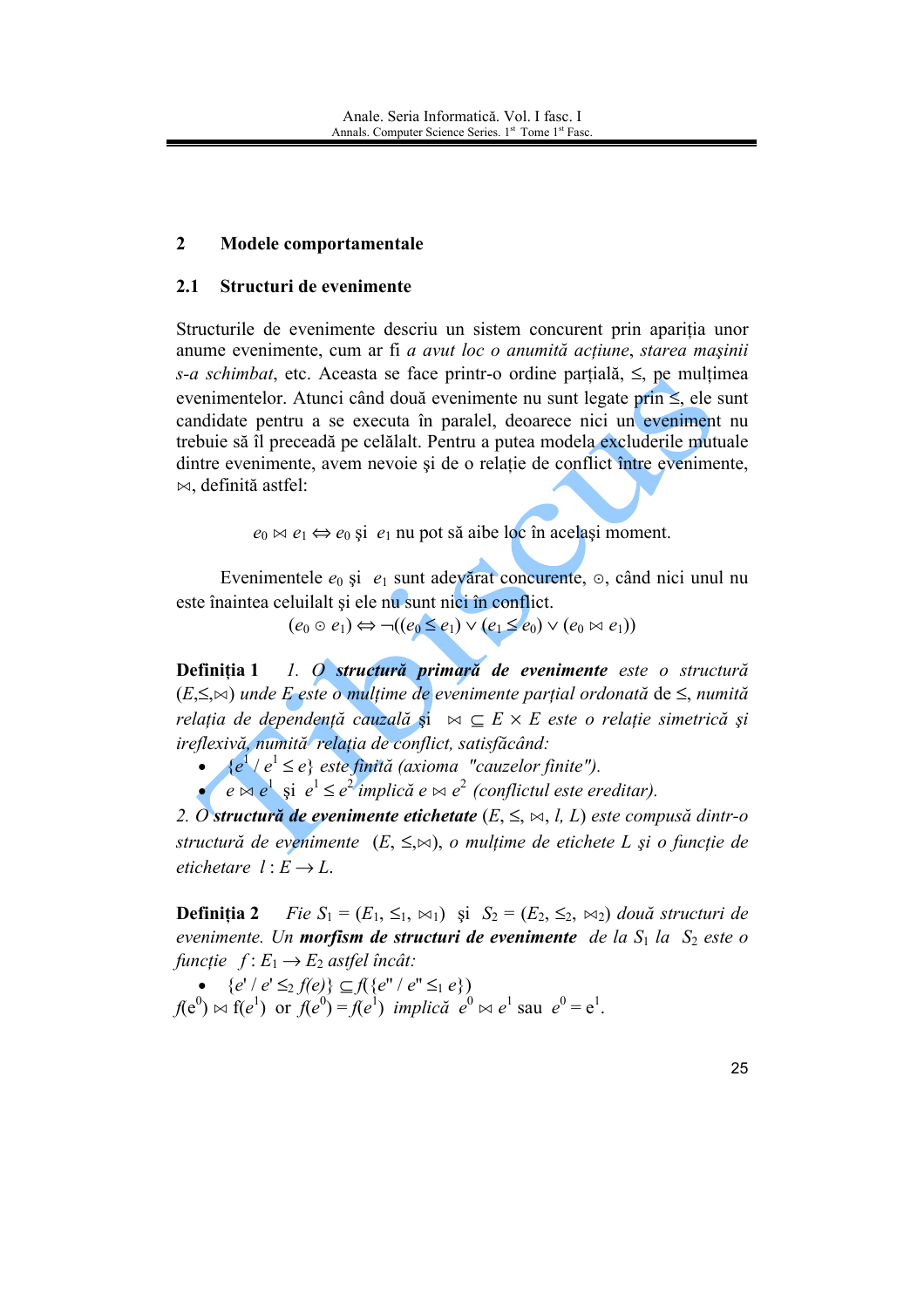Morfismele de structuri de evenimente etichetate sunt perechi  $(\eta, \lambda) : (E_1, \leq_1, \bowtie_1, l_1, L_1) \rightarrow (E_2, \leq_2, \bowtie_2, l_2, L_2)$ astfel încât  $\eta$  este un morfism de structuri de evenimente  $\eta: (E_1, \leq_1, \bowtie_1) \rightarrow (E_2, \leq_2, \bowtie_2)$ 

*si* 

$$
\lambda: L_1 \to L_2
$$

este o funcție satisfăcând  $\lambda \circ l_1 = l_2 \circ \eta$ .

Acestea formează categoria LES a structurilor de evenimente etichetate. Acesta este primul model "non-operational" al concurentei. Putem trece usor peste intuiția operațională din modelele bazate pe evenimente: trebuie doar să colectăm evenimentele "compatibile", ordonate liniar de către timpul la care ele se pot întâmpla și dăm peste următoarea

Definitia 3 Fie  $(E \leq \bowtie)$  o structură de evenimente. Multimea sa de **configuratii,**  $D(E \leq \bowtie)$ , este multimea acelor submultimi  $x \in E$  care sunt:

- 1. fără conflicte: pentru toți e, e'  $\in$  x, e nu este în conflict cu e'.
- 2. închisă în jos: pentru toti e, e', e  $\in$  x si e'  $\leq$  e implică e'  $\leq$  x.

Multimea configurațiilor finite se notează  $D^0(E,\leq,\bowtie)$ . Noțiunea de dependentă cauzală într-o executie a unei structuri de evenimente este dată prin relația de "permisibilitate".

**Definiția** 4 Fie  $e \in E$  și  $c \in D(E, \leq, \bowtie)$ . Spunem că e este permis la o configurație c, și scriem  $c \vdash e$  dacă:

- 1.  $e \notin c$
- 2.  $\{e'/e' \leq e \wedge e' \bowtie e\} \subseteq c$
- 3.  $e' \in E$  și  $e' \bowtie e$  implică  $e' \notin c$

Configurațiile finite sunt urme atunci când ordonăm linear elementele lor după dependenta cauzală.

 ${e_1 < e_2 < ... < e_n}$  este o *garantare* pentru c dacă și numai dacă  $\{e_1,..., e_{i-1}\}\vdash e_i$ , pentru  $i = 1,2,...,n$ .

Scriem, de asemenea, garantările ca șiruri  $e_1, \ldots, e_n$ .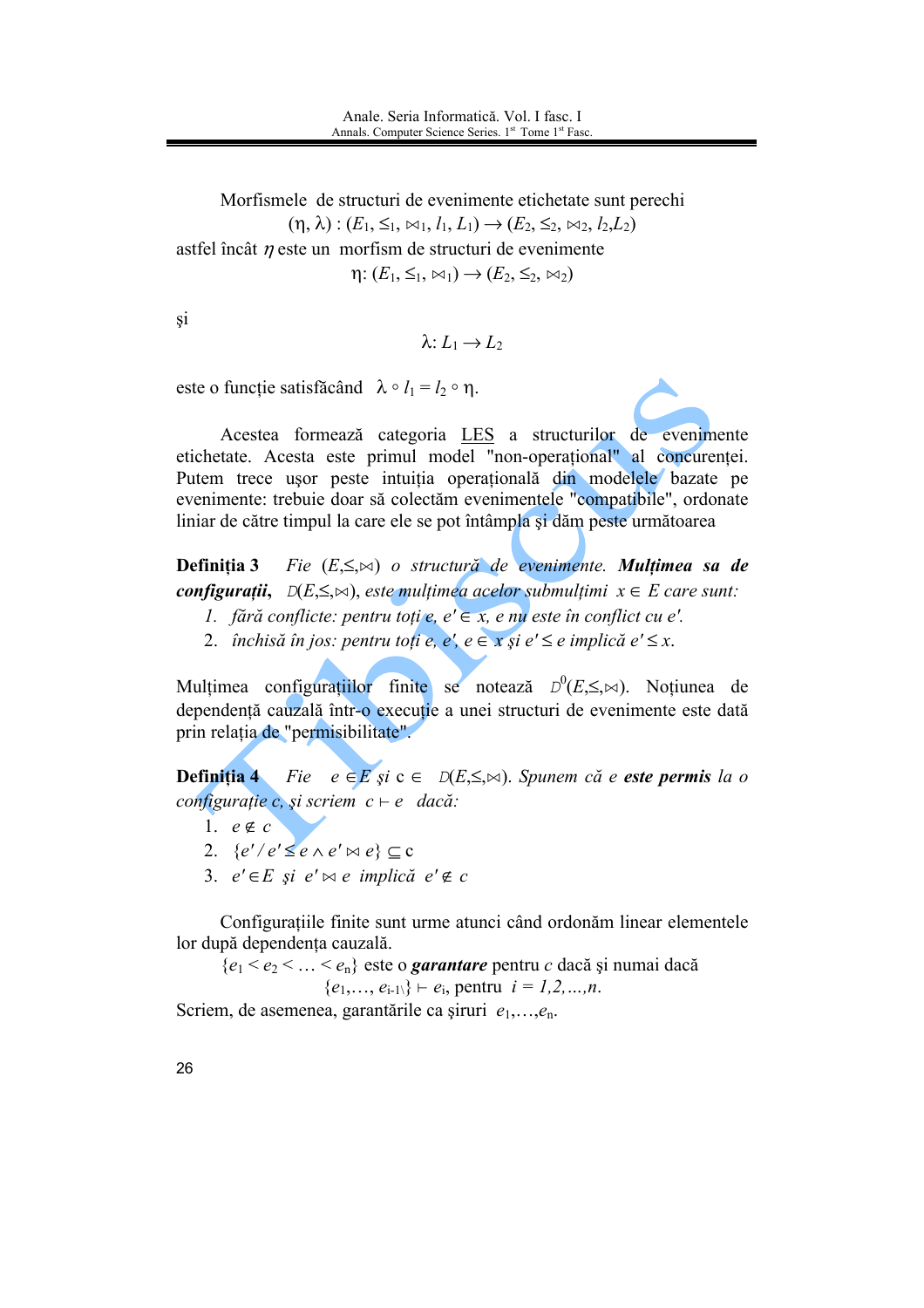Evenimentele sunt doar o parte a unei dualități pentru care automatele sunt cealaltă parte: vezi și cadrul general pentru automate și planificări (modele bazate pe evenimente) numit *spații Chu* ([Pra94a], [Pra94b]).

Structurile de evenimente pe care tocmai le-am definit nu sunt cele mai generale structuri de evenimente din literatură și discutia despre configurații ne dă tocmai generalizarea de care avem nevoie: în loc de a rationa numai asupra ordinilor partiale ale evenimentelor, vom considera în mod direct istorii partiale, adică multimi finite și consistente de evenimente, descrise de către mulțimea Con în definiția următoare [Win88]. Con ține cont, de asemenea, și de informația despre conflicte, așa că nu mai avem nevoie de relația  $\bowtie$ . Dinamica este descrisă de către relația de permisibilitate,  $\models$ .

Definitia 5 O structură de evenimente este un triplet  $(E, Con, \varepsilon)$ , unde:

- $\bullet$  E este o multime de evenimente
- Con este o multime nevidă de submulțimi finite ale lui E, numită predicatul de consistență și care satisface

$$
X \in Con \land Y \subseteq X \Rightarrow Y \in Con
$$

 $=$   $\subseteq$  Con  $\times$  E este relatia de **permisiune** care satisface:  $X \models e \land X \subset Y \land Y \in Con \Rightarrow Y \models e.$ 

În figurile 1 și 2 vom exemplifica o configurație de evenimente plecând de la un model simplu: un circuit electric cu un comutator paralel pentru un bec.



Figura 1: Un comutator paralel pentru un bec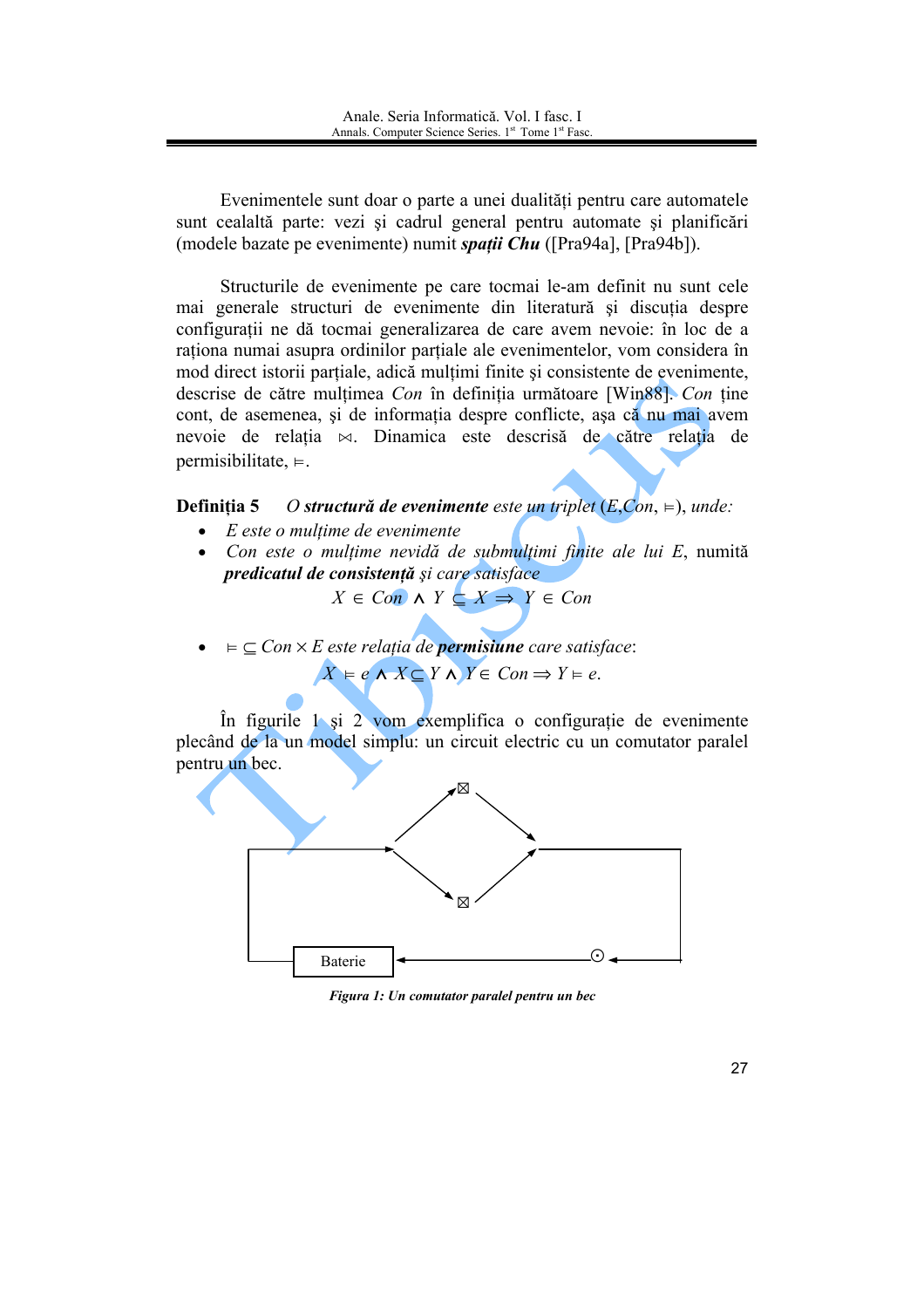

Figura 2: Configurații de evenimente pentru exemplul precedent

Aceste structuri de evenimente, [Win88], sunt mai generale în sensul că un eveniment poate fi acum permis în moduri diferite. Un eveniment poate fi cauzat de mai mult de o configuratie. Spunem că structurile de evenimente pot să arate cauzalitate SAU (OR), pe când structurile primare de evenimente nu o pot arăta. Majoritatea modelelor pentru concurență bazate pe ordini parțiale (ex.: pomsets) pot să arate numai cauzalitate AND: un eveniment poate numai să apară dacă și numai dacă anumite alte evenimente au apărut înainte. Această distincție între cauzalități OR și AND a fost folosită în [Gun92] pentru a analiza noțiunea lui Milner de confluență = determinism +  $\{AND, OR\}$  cauzalitate.

#### $2.2^{\circ}$ **Urme Mazurkiewitz**

În această subsectiune generalizăm puțin sistemele cu tranziții asincrone pentru a permite relației de "independență" să varieze în concordantă cu starea locală a masinii. în literatură, acest lucru nu a fost dezvoltat pentru sistemele cu tranziții, ci pentru partea de limbaje a teoriei automatelor, adică teoria urmelor Mazurkiewicz. Ca referință, folosim [SNW94].

Definitia 6 Un limbai generalizat pentru urme este un triplet  $(M,I,L)$ unde:

- $\bullet$ L este o mulțime de simboluri
- $M\subset L^*$  $\bullet$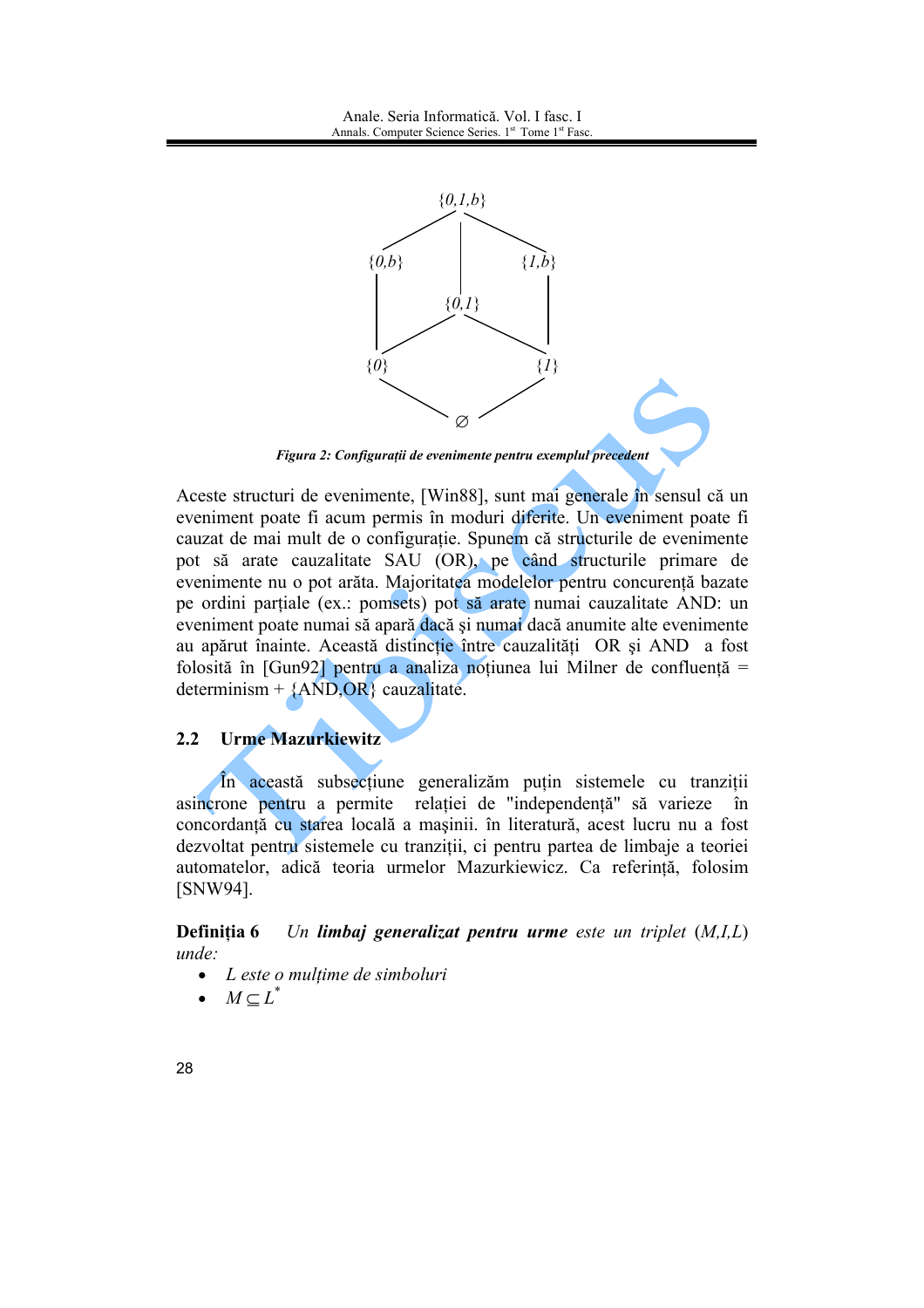•  $I: M \to 2^{L \times L}$  este o functie care asociază la fiecare  $s \in M$  o relație  $I_s \subset L \times L$ 

astfel încât, dacă definim  $\approx$  ca fiind cea mai mică relație de echivalență pe  $L^*$  astfel încât sabu  $\cong$  sbau dacă a I<sub>s</sub> b și:

- pentru toți  $s \in M$ , I<sub>s</sub> este simetrică și ireflexivă
- *M* este *I*-închisă: a  $I_s$   $b \Rightarrow$  sab  $\in$  *M*
- *Leste consistentă*:  $s \cong s' \Rightarrow I_s = I_{s'}$
- $\bullet$  *I* este coerentă:
	- $aI_s b$  și  $aI_{sb} c$  și  $cI_{sa} b \Rightarrow aI_{sc} b$  $(i)$
	- $a I_s$ c și c $I_s b \Rightarrow (a I_s b \text{ dacă și numai dacă } a I_{sc} b)$  $(ii)$

**Definiția 7** Fie  $(M^1,I^1,L^1)$  și  $(M^2,I^2,L^2)$  două limbaje generalizate pentru urme. O funcție  $\lambda L^1 \to L^2$  definește un **morfism** de la  $(M^1,I^1,L^1)$  la  $(M^2,I^2,L^2)$  dacă și numai dacă:

- *păstrează cuvintele, adică*  $s \in M^1$  implică  $\lambda^*(s) \in M^2$
- $\lambda$  respectă independența: a I<sup>1</sup> b implică  $\lambda$  (a)  $I_{\lambda}^{2}$  (b)

unde  $\lambda^*$  este o extensie pe cuvinte definită astfel:  $\lambda^*(\varepsilon) = \varepsilon$ 

 $\lambda^*(sa) = \lambda^*(s) \lambda(a)$ 

Notăm cu GTL categoria limbajelor generalizate pentru urmă și definim limbajul pentru urme Mazurkiewicz:

**Definitia 8:** Un limbai pentru urme Mazurkiewicz este un triplet (M.I.L). unde:

• L'este o multime de simboluri

 $MCL^*$ 

- I este o relatie simetrică și ireflexivă pe L. astfel încât:
	- 1. l'este închisă față de prefix: sa  $\in$  M implică  $s \in M$  pentru toți  $s \in L^*$  și  $a \in L$
	- 2. M este **I-închisă**: sabt  $\in$  M și a I b implică sbat  $\in$  M pentru toți  $s,t \in L^*$  și toți  $a,b \in L$
	- 3. M este coerentă: sa  $\in$  M și sb  $\in$  M și a I b implică sab  $\in$ M pentru toți  $s \in L^*$  și toți a, b $\in L$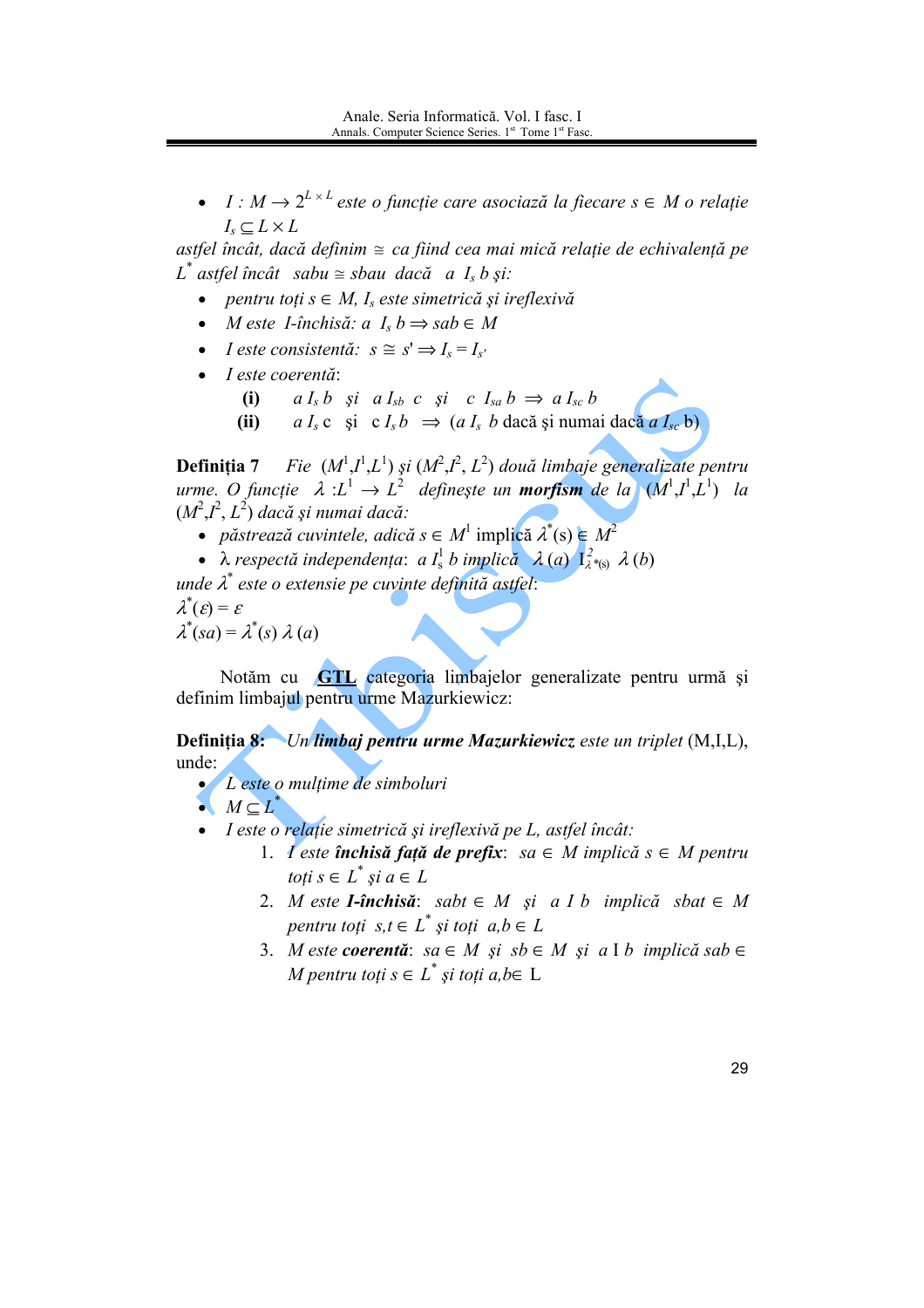Urmele Mazurkiewicz sunt un caz special al limbajelor generalizate pentru urme, căci I definește o funcție constantă de la M la  $2^{L \times L}$ , satisfăcând axiomele din *definiția* 6.

#### 3 **Discuție**

Punctul de plecare pentru diferențierea între diferitele teorii ale concurentei îl constituie definitia sablonului (modelului). Mai exact, modelele care au fost dezvoltate se pot clasifica pe baza a ceea ce acceptă ele din următoarele trei dihotomii:

- $\bullet$  intensionalitate  $\leftrightarrow$  extensionalitate:
- $\bullet$  întrepătrundere  $\leftrightarrow$  adevărată concurentă:
- $\bullet$  timp cu ramificări  $\leftrightarrow$  timp liniar.

Prima dihotomie apare și în semantica secvențializării, iar ultimele două sunt specifice doar concurentei.

# Intensionalitate  $\leftrightarrow$  extensionalitate

Modelele intensionale descriu ce fac sistemele, iar modelele extensionale se bazează pe ce vede un observator exterior. În consecintă, teoriile intensionale se mai zic si operationale, iar cele extensionale se mai zic denotationale, denotatia unui proces fiind multimea observatiilor pe care el le produce.

Teoriile intensionale modelează sistemul în termeni de stări și de tranziții între stări. Astfel:

- în sistemele cu tranziții etichetate, tranzițiile sunt decorate cu acțiuni atomice reprezentând interactiuni cu mediul; acestea au fost studiate pe larg în contextul algebrelor de proces, cum ar fi ACP, CCS și CSP Hoa851.
- *automatele I/O* urmează și ele această abordare, dar permit distincții între diferitele tipuri de acțiuni (intrări și ieșiri).
- rețelele Petri extind paradigma stare/tranziție pemitând stărilor să fie "distribuite" în diferite locatii.
- UNITY adoptă un stil imperativ, cu tranziții corespunzând execuțiilor (atomice) de instructiuni de asignare conditională.

Din contră, modelele extensionale definesc prima dată o noțiune de observație și apoi reprezintă sistemele în funcție de observațiile ce se pot face asupra lor: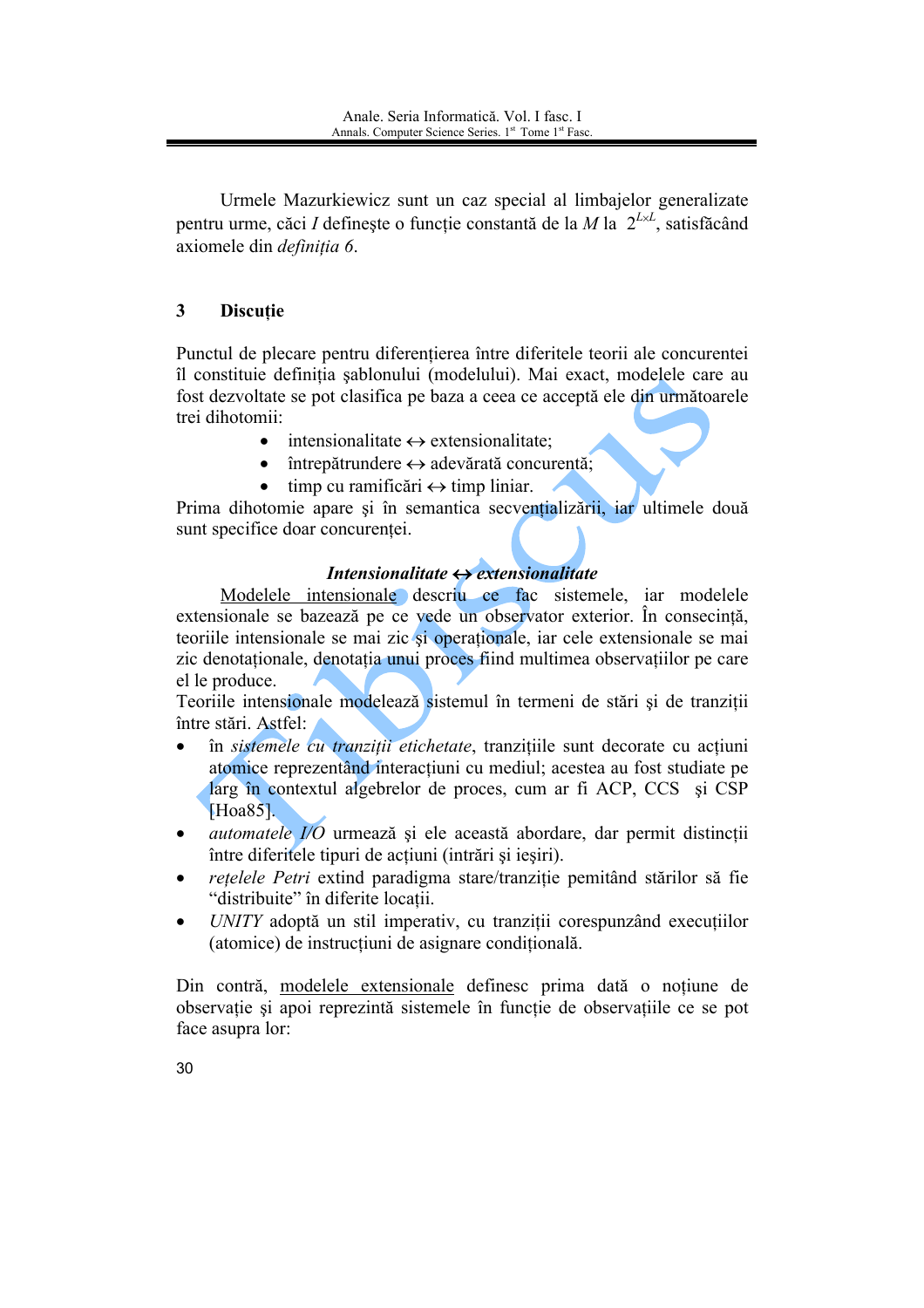- una din observațiile de bază despre un sistem este *urma* (trace), adică secventa de actiuni atomice executate de către un sistem [Hoa85]. Elaborări ulterioare ale acestui model includ arbori de acceptare și mulțimi de esec. Ambele abordări adaugă la informația de bază pentru urmă informatii despre stimulii la care poate răspunde un sistem după ce a executat o secventă.
- arborii de sincronizare [Mil89] codifică comportamentul sistemului ca si un arbore cu arcele etichetate de actiuni.
- urmele Mazurkievicz includ o relație de independență între acțiuni pentru a captura posibila concurență.
- retelele Kahn definesc comportamentul sistemelor flux de date, în care componentele sunt date de către ecuații de I/O, prin, folosirea teoriei punctelor fixe.

Alte modele, cum ar fi *pomset*, codifică informatia despre concurentă prin ordini partiale pe evenimente atomice.

Ele se pot îmbogăti cu o relatie de conflict pentru a codifica informatia despre alegerile făcute în timpul executiei, dând nastere la *structuri de* evenimente.

# $\hat{I}$ ntrepătrundere  $\leftrightarrow$  adevărată concurență

Modelele cu întrepătrundere reduc concurența la non-determinism prin tratarea execuției paralele a acțiunilor ca alegere între secvențializările lor. Această abordare poate fi numită și abordarea "uniprocesor" a concurenței. Pentru a evita situatii anormale, se impun uneori restrictii de corectitudine (fairness constraints) proceselor individuale pentru ca acestea, într-adevăr să "facă progrese" dacă sunt capabile de așa ceva. Teorii ca ACP, CCS și CSP folosesc întrepătrunderea, la fel ca și *automatele I/O* și *UNITY*. Ultimele două includ, de asemenea, mecanisme pentru a forța restricțiile de corectitudine. Concurenta este modelată prin întrepătrundere și în modelele bazate pe urmă si în modelele extensionale cu arbore de sincronizare.

Din contra, modelele cu adevărată concurență tratează concurenta ca pe o noțiune primitivă; comportamentul unui sistem este reprezentat în termeni de relatii cauzale între evenimentele ce au loc la diferite "locatii" dintr-un sistem. Concurenta este prezentată în această formă de către retelele Petri, retelele Kahn, urmele Mazurkiewicz, pomset-uri și structuri de evenimente.

### Timp cu ramificări  $\leftrightarrow$  timp liniar

Diferenta dintre modelele care folosesc timpul cu ramificări și cele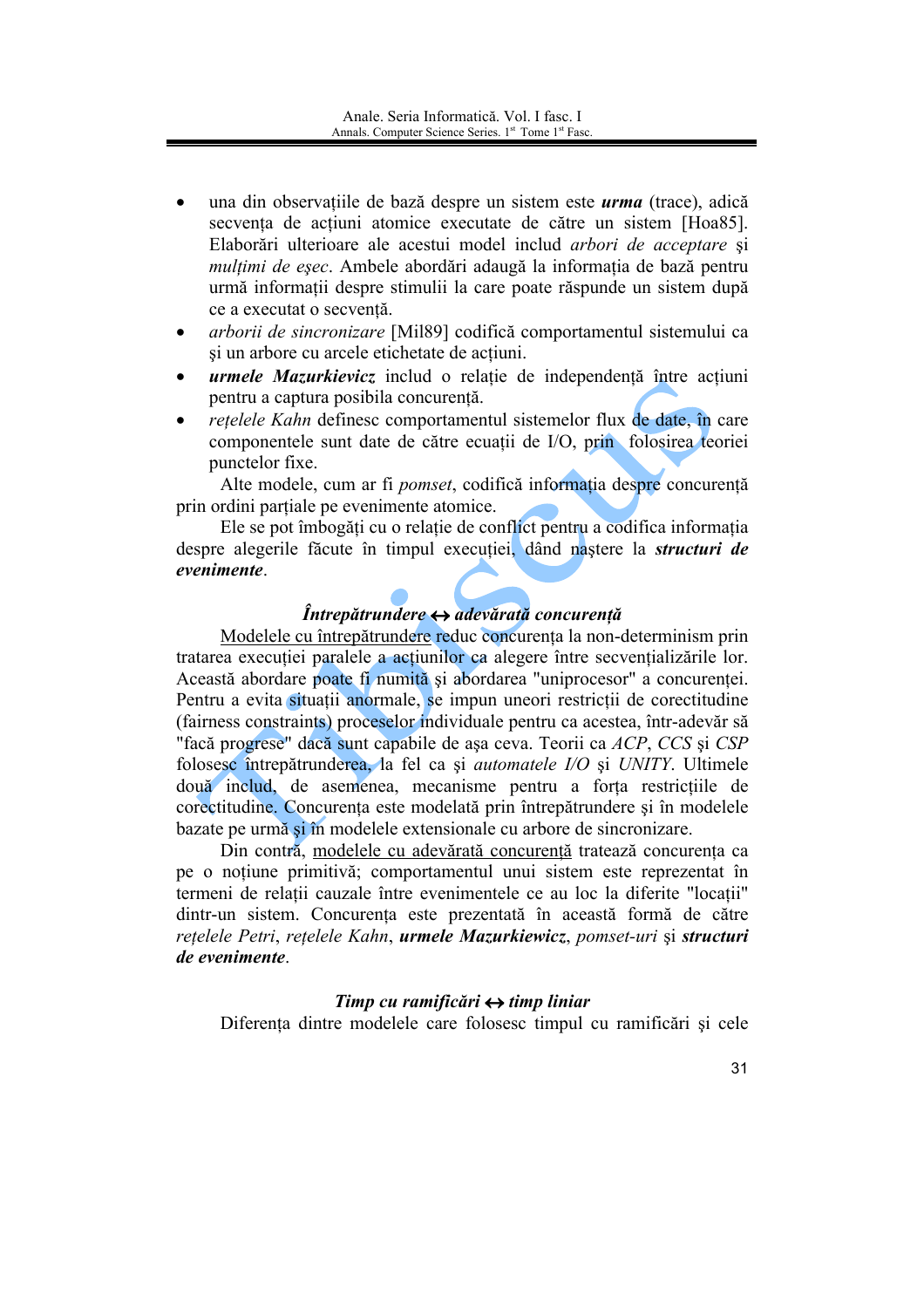care folosesc timpul liniar constă în modalitatea în care ele tratează alegerile pe care sistemele trebuie să le facă în timpul execuției lor.

Modelele cu timp liniar descriu sistemele concurente în termeni de multimi de executii (partiale) posibile, în timp ce în modelele cu ramificare a timpului se înregistrează punctele la care diferite calcule diverg între ele.

Urmele și pomset-urile sunt modele cu timp liniar, iar arborii de sincronizare și structurile de evenimente sunt modele cu timp cu ramificări.

Deciziile privitoare la fiecare din cele trei dihotomii sunt consecințele unor scopuri diferite [LD00c].

Modelele extensionale oferă o bază potrivită pentru explicarea comportamentului sistemelor, în timp ce cele intensionale sunt adesea mai potrivite pentru analiza automatizată, căci ele dau nastere, de obicei, la masini cu stări finite.

Semantica întrepătrunderii este utilă pentru specificarea sistemelor, iar semantica adevăratei concurente ar putea fi baza pentru descrierea posibilelor implementări, acolo unde, de exemplu, performanta contează.

O semantică cu ramificare a timpului este utilă pentru a modela comportamentul viitor al unui sistem, iar timpul liniar este suficient pentru a descrie istoria executiilor.

### **Bibliografie**

- M. C. Browne, E. M. Clarke, and O. Grümberg -[BCG88] Characterizing finite Kripke structures in propositional temporal logic. Theoretical Computer Science, 59(1,2):115-131, 1988.
- [BHR84] S. D. Brookes, C. A. R. Hoare, and A. W. Roscoe - A theory of communicating sequential processes, Journal of the ACM, 31(3):560-599, July 1984.
- [BW90] J. C. M. Baeten and W. P. Weijland - Process Algebra, Cambridge Tracts in Theoretical Computer Science, 18, Cambridge University Press, 1990.
- $[DL96]$ I. Despi, L. Luca – Baze de date orientate pe obiecte, Editura Mirton, Timisoara, 1996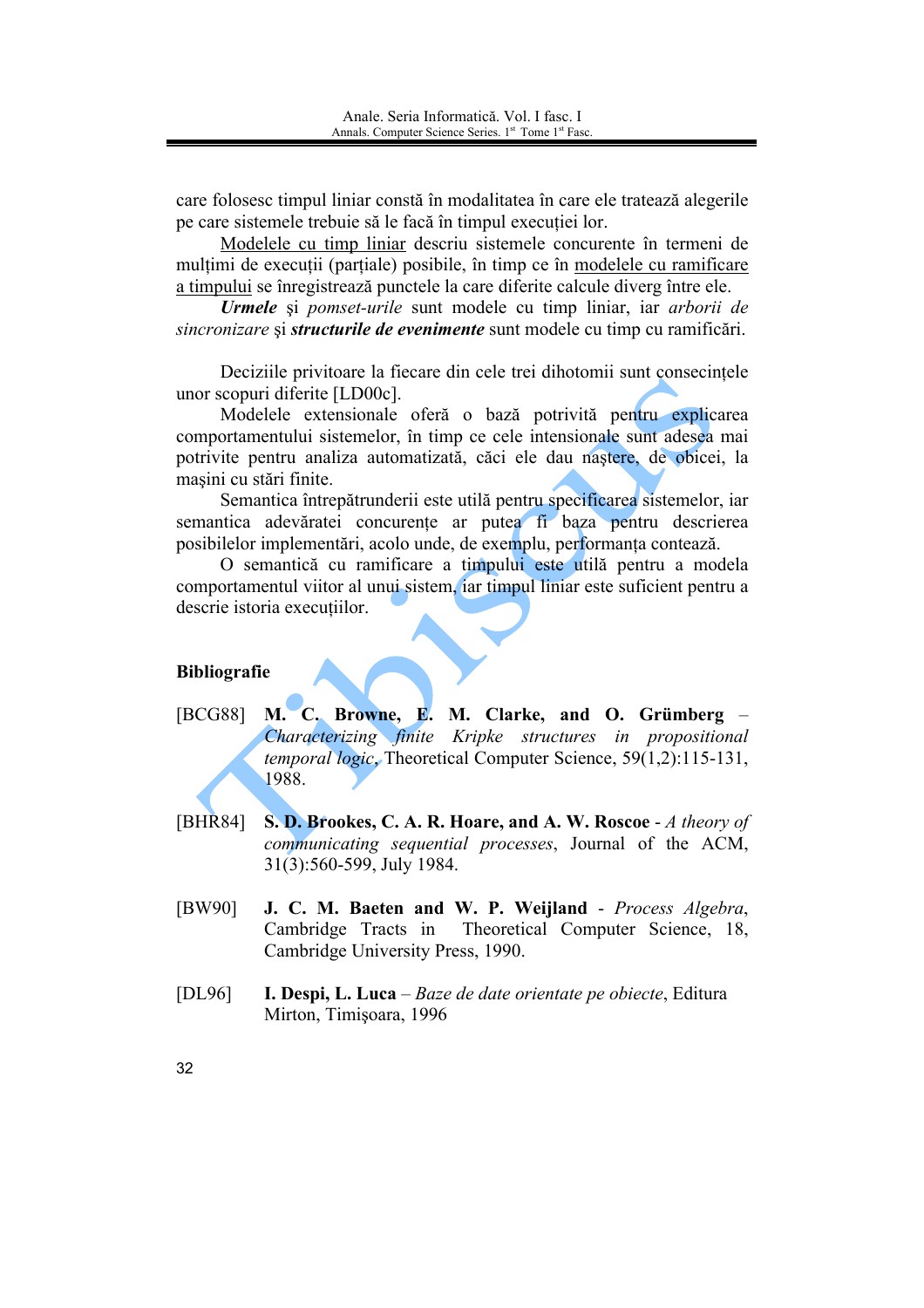- $[dNH84]$ R. de Nicola and M. Hennessy - Testing equivalences for *processes*, Theoretical Computer Science, 34:83-133, 1984.
- E. A. Emerson and J. Y. Halpern "Sometime" and "not [EH86] never" revisited: On branching versus linear time temporal logic, Journal of the ACM, 33(1):151-178, 1986.
- [ $Gla90$ ] R. J. van Glabbeek - Comparative Concurrency Semantics and Refinement of Actions, PhD thesis, Free University of Amsterdam, 1990.
- $[Gun92]$ **J. Gunawardena** – *Causal Automata*, Theoretical Computer Science, (101):265-288, 1992
- M. Hennessy and R. Milner -Algebraic laws for **FHM851** nondeterminism and concurrency, Journal of the ACM,  $32(1):137-161$ , 1985.
- Halpern and Y. Moses Knowledge and common knowledge in [HM90] a distributed environment, Journal of the ACM, 37(3):549-587, July 1990.
- C. A. R. Hoare Communicating Sequential Processes, [Hoa $85$ ] Prentice-Hall, London, 1985.
- [HZ92] **J. Halpern and L. Zuck** -  $\Lambda$  little knowledge goes a long way: Knowledge-based derivations and correctness proofs for a *family of protocols*, Journal of the ACM, 39(3):449-478, July 1992.
- $[Koz83]$ **D. Kozen** - *Results on the propositional*  $\mu$ *-calculus*, Theoretical Computer Science, 27:333-354, 1983.
- $[LD00c]$ L. Luca și I. Despi – Modele matematice pentru concurență, Analele Universității "Tibiscus", vol. X: 101-106, Timișoara, 2000